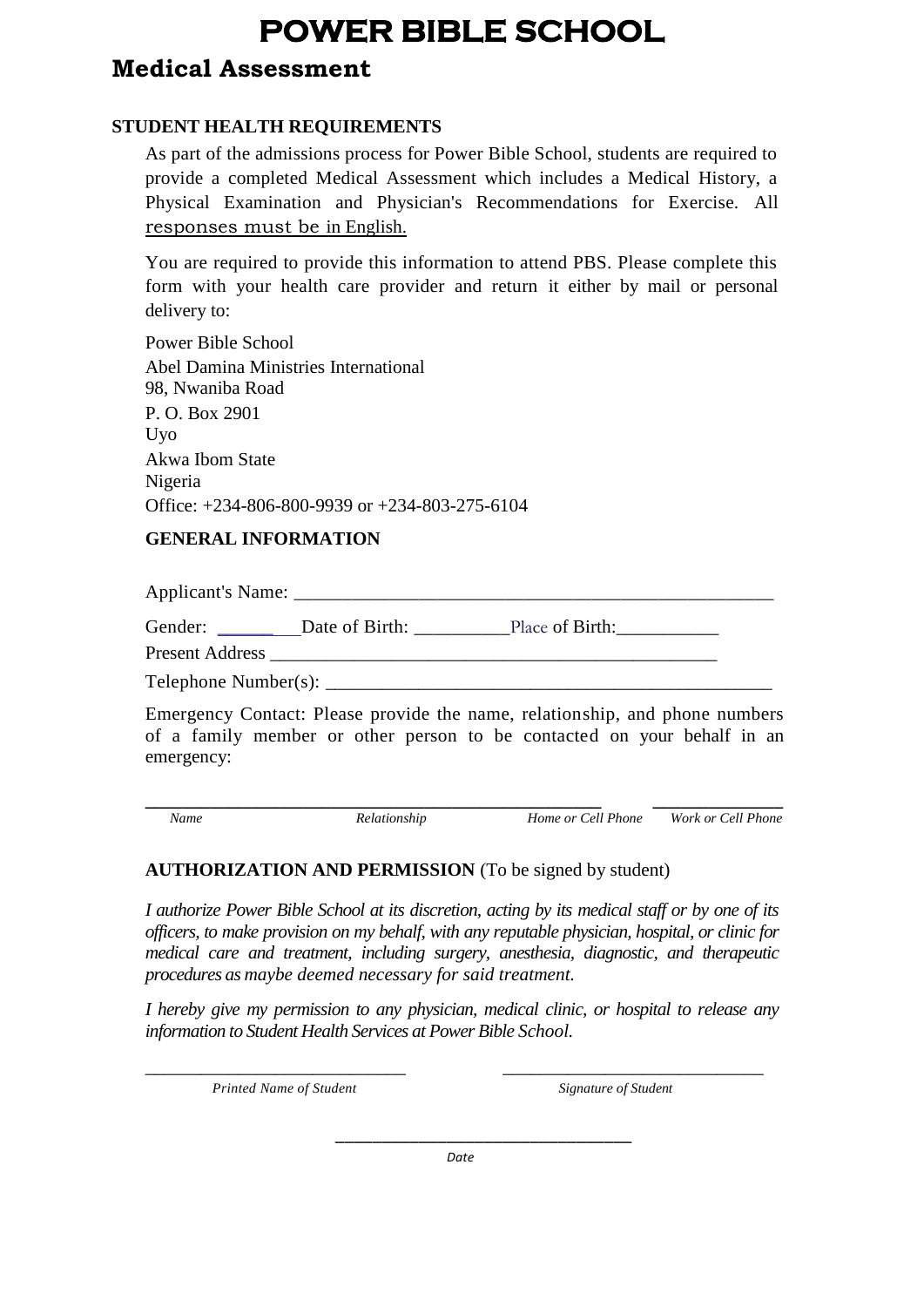#### **STUDENT'S PAST AND PRESENT MEDICAL HISTORY**

1. Are you currently under a doctor's care?  $\Box$  Yes  $\Box$  No (If yes, please explain and give physician's name and address below)

2. list prescribed medications you are taking:

3. List any physical challenges:

| Yes No | 1              | Head injury or concussion Yes No  |        | 28 | Liver problems, hepatitis, cirrhosis |
|--------|----------------|-----------------------------------|--------|----|--------------------------------------|
| Yes No | $\overline{c}$ | A "stroke"                        | Yes No | 29 | <b>Diabetes</b>                      |
| Yes No | 3              | Epilepsy (seizures,               | Yes No | 30 | Sickle cell disease or trait         |
| Yes No | $\overline{4}$ | Treatment for emotional or Yes No |        | 31 | Malaria, other tropical diseases     |
| Yes No | 5              | Frequent trouble sleeping         | Yes No | 32 | Enlarged lymph gland                 |
| Yes No | 6              | Attempted suicide                 | Yes No | 33 | Cancer                               |
| Yes No | 7              | Frequent or severe                | Yes No | 34 | Cysts or tumors                      |
| Yes No | 8              | Meningitis                        | Yes No | 35 | Kidney or bladder problem            |
| Yes No | 9              | Glasses or contacts               | Yes No | 36 | Rectal bleeding, fissure, abscess    |
| Yes No | 10             | Eye problems, glaucoma,           | Yes No | 37 | Colitis or chronic constipation      |
| Yes No | 11             | Hearing loss, freq. ear           | Yes No | 38 | High blood pressure                  |
| Yes No | 12             | Mouth or throat problems,         | Yes No | 39 | Venereal disease                     |
| Yes No | 13             | Nose problems, hay fever          | Yes No | 40 | Alcoholism                           |
| Yes No | 14             | Thyroid                           | Yes No | 41 | Hernia or hernia repair              |
| Yes No | 15             | Chest pain, chronic cough, Yes No |        | 42 | Weight problems                      |
| Yes No | 16             | Difficulty breathing,             | Yes No | 43 | Anaemia <sup>it</sup> blood disorder |
| Yes No | 17             | Tightness in chest                | Yes No | 44 | Back, neck, or spine problems, disc  |
| Yes No | 18             | Asthma, emphysema,                | Yes No | 45 | <b>Broken Bones</b>                  |
| Yes No | 19             | Tuberculosis (TB,                 | Yes No | 46 | Need to wear back brace or support   |
| Yes No | 20             | Heart problems, night             | Yes No | 47 | Joint problems, arthritis, bursitis  |
| Yes No | 21             | Breast problems, lump in          | Yes No | 48 | Joint injuries, knee, shoulder, etc. |
| Yes No | 22             | Chronic recurring                 | Yes No | 49 | Ankle or leg swelling, cramps,       |
| Yes No | 23             | Skin problems or rashes           | Yes No | 50 | Foot problems                        |
| Yes No | 24             | Chronic indigestion,              | Yes No | 51 | Clnldl.00d diseases (measles,        |
| Yes No | 25             | Abdominal pain                    | Yes No | 52 | History of drug abuse                |
| Yes No | 26             | Hiatal hernia, gallbladder        | Yes No | 53 | Other                                |
| Yes No | 27             | Ulcer, stomach problems           | Yes No | 54 | Other                                |

Please explain any "yes" answer above and give approximate dates.

| *      | Date |
|--------|------|
| $*$    | Date |
| $\ast$ | Date |
| $\ast$ | Date |
| $\ast$ | Date |
| ×.     | Date |

Please list any known allergies for which you might require medication or preventive measures (include food, dust, drugs, soaps, pollens, detergents,

chemicals):\_\_\_\_\_\_\_\_\_\_\_\_\_\_\_\_\_\_\_\_\_\_\_\_\_\_\_\_\_\_\_\_\_\_\_\_\_\_\_\_\_\_\_\_\_\_\_\_\_\_\_\_\_\_\_\_\_\_\_\_\_\_\_\_\_\_\_\_\_\_\_\_\_\_\_\_\_\_\_\_\_\_\_\_\_\_\_\_\_\_\_\_\_\_\_\_\_\_

 $\overline{\phantom{a}}$ 

| Physician's Recommendations for Exercise (Io be completed by physician)<br>$\square$ NO Restrictions for an exercise program. $\square$ Restriction recommendation as follows: |                           |                                     |  |  |  |
|--------------------------------------------------------------------------------------------------------------------------------------------------------------------------------|---------------------------|-------------------------------------|--|--|--|
| Due to the nature of this student's injury, illness, or physical limitation (specify)                                                                                          |                           |                                     |  |  |  |
| I advise that physical education activities be restricted:                                                                                                                     |                           |                                     |  |  |  |
|                                                                                                                                                                                |                           |                                     |  |  |  |
| The following activities ARE recommended for this individual:                                                                                                                  |                           |                                     |  |  |  |
| $\Box$ walking                                                                                                                                                                 | $\Box$ cycling            | $\Box$ weight training/calisthenics |  |  |  |
| $\Box$ jogging                                                                                                                                                                 | $\Box$ stationary cycling | $\Box$ arm, crank exercise          |  |  |  |
| $\Box$ swimming                                                                                                                                                                | $\Box$ sports activities  | $\Box$ supervised treadmill walking |  |  |  |

This form MUST be signed (or stamped) by Health Care provider in order to be valid. HEALTH CARE PROVIDER Name:\_\_\_\_\_\_\_\_\_\_\_\_\_\_\_\_\_\_\_\_\_\_\_\_\_\_\_\_\_\_ Phone:\_\_\_\_\_\_\_\_\_\_\_\_\_\_\_\_\_\_\_\_\_\_\_\_\_\_\_\_\_\_\_\_\_\_\_\_\_\_\_\_\_\_ \_\_\_\_\_\_\_\_

Address: \_\_\_\_\_\_\_\_\_\_\_\_\_\_\_\_\_\_\_\_\_\_\_\_\_\_\_\_\_\_\_\_\_\_\_\_\_\_\_\_\_\_\_\_\_\_\_\_\_\_\_\_\_\_\_\_\_\_\_\_\_\_\_ \_\_\_\_\_\_\_\_\_\_\_\_\_\_\_\_\_\_\_\_\_\_\_\_\_